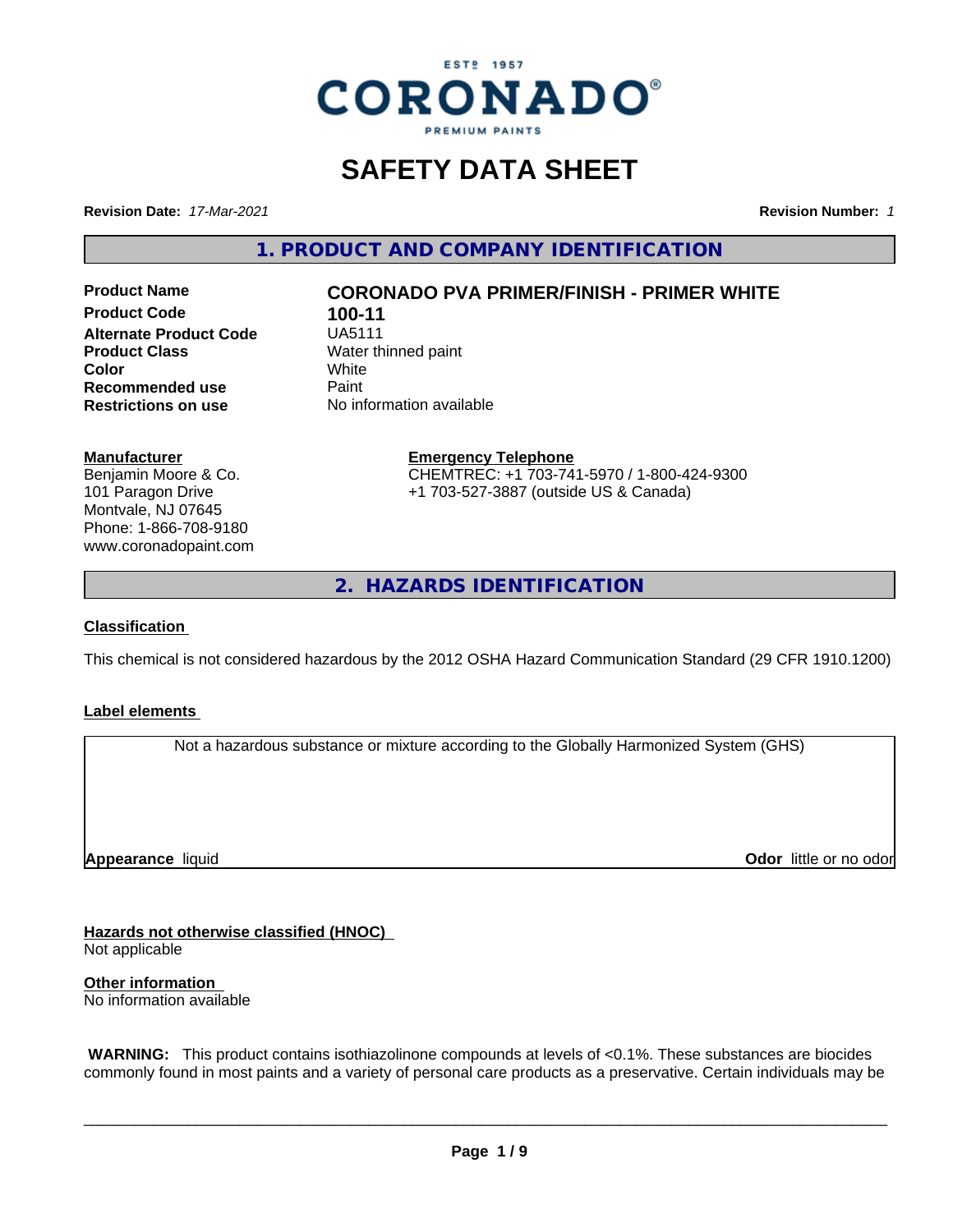sensitive or allergic to these substances, even at low levels.

## **3. COMPOSITION INFORMATION ON COMPONENTS**

\_\_\_\_\_\_\_\_\_\_\_\_\_\_\_\_\_\_\_\_\_\_\_\_\_\_\_\_\_\_\_\_\_\_\_\_\_\_\_\_\_\_\_\_\_\_\_\_\_\_\_\_\_\_\_\_\_\_\_\_\_\_\_\_\_\_\_\_\_\_\_\_\_\_\_\_\_\_\_\_\_\_\_\_\_\_\_\_\_\_\_\_\_

| <b>Chemical name</b> | CAS No.    | Weight-%  |
|----------------------|------------|-----------|
| Kaolin, calcined     | 92704-41-1 | $15 - 20$ |
| Titanium dioxide     | 13463-67-7 | $5 - 10$  |
| Limestone            | 1317-65-3  | $5 - 10$  |
| Silica amorphous     | 7631-86-9  | - 5       |

|                                                       |                        | 4. FIRST AID MEASURES                                                                                                                        |  |  |
|-------------------------------------------------------|------------------------|----------------------------------------------------------------------------------------------------------------------------------------------|--|--|
| <b>General Advice</b>                                 |                        | No hazards which require special first aid measures.                                                                                         |  |  |
| <b>Eye Contact</b>                                    | physician.             | Rinse thoroughly with plenty of water for at least 15 minutes and consult a                                                                  |  |  |
| <b>Skin Contact</b>                                   |                        | Wash off immediately with soap and plenty of water while removing all<br>contaminated clothes and shoes.                                     |  |  |
| <b>Inhalation</b>                                     |                        | Move to fresh air. If symptoms persist, call a physician.                                                                                    |  |  |
| Ingestion                                             | if necessary.          | Clean mouth with water and afterwards drink plenty of water. Consult a physician                                                             |  |  |
| <b>Most Important</b><br><b>Symptoms/Effects</b>      | None known.            |                                                                                                                                              |  |  |
| <b>Notes To Physician</b>                             | Treat symptomatically. |                                                                                                                                              |  |  |
|                                                       |                        | 5. FIRE-FIGHTING MEASURES                                                                                                                    |  |  |
| <b>Suitable Extinguishing Media</b>                   |                        | Use extinguishing measures that are appropriate to local<br>circumstances and the surrounding environment.                                   |  |  |
| Protective equipment and precautions for firefighters |                        | As in any fire, wear self-contained breathing apparatus<br>pressure-demand, MSHA/NIOSH (approved or equivalent)<br>and full protective gear. |  |  |
| <b>Specific Hazards Arising From The Chemical</b>     |                        | Closed containers may rupture if exposed to fire or<br>extreme heat.                                                                         |  |  |
| Sensitivity to mechanical impact                      |                        | No                                                                                                                                           |  |  |

| Sensitivity to mechanical impact       | טצו            |  |
|----------------------------------------|----------------|--|
| <b>Sensitivity to static discharge</b> | No             |  |
| Flash Point Data                       |                |  |
| Flash point (°F)                       | Not applicable |  |
| Flash Point (°C)                       | Not applicable |  |
| <b>Method</b>                          | Not applicable |  |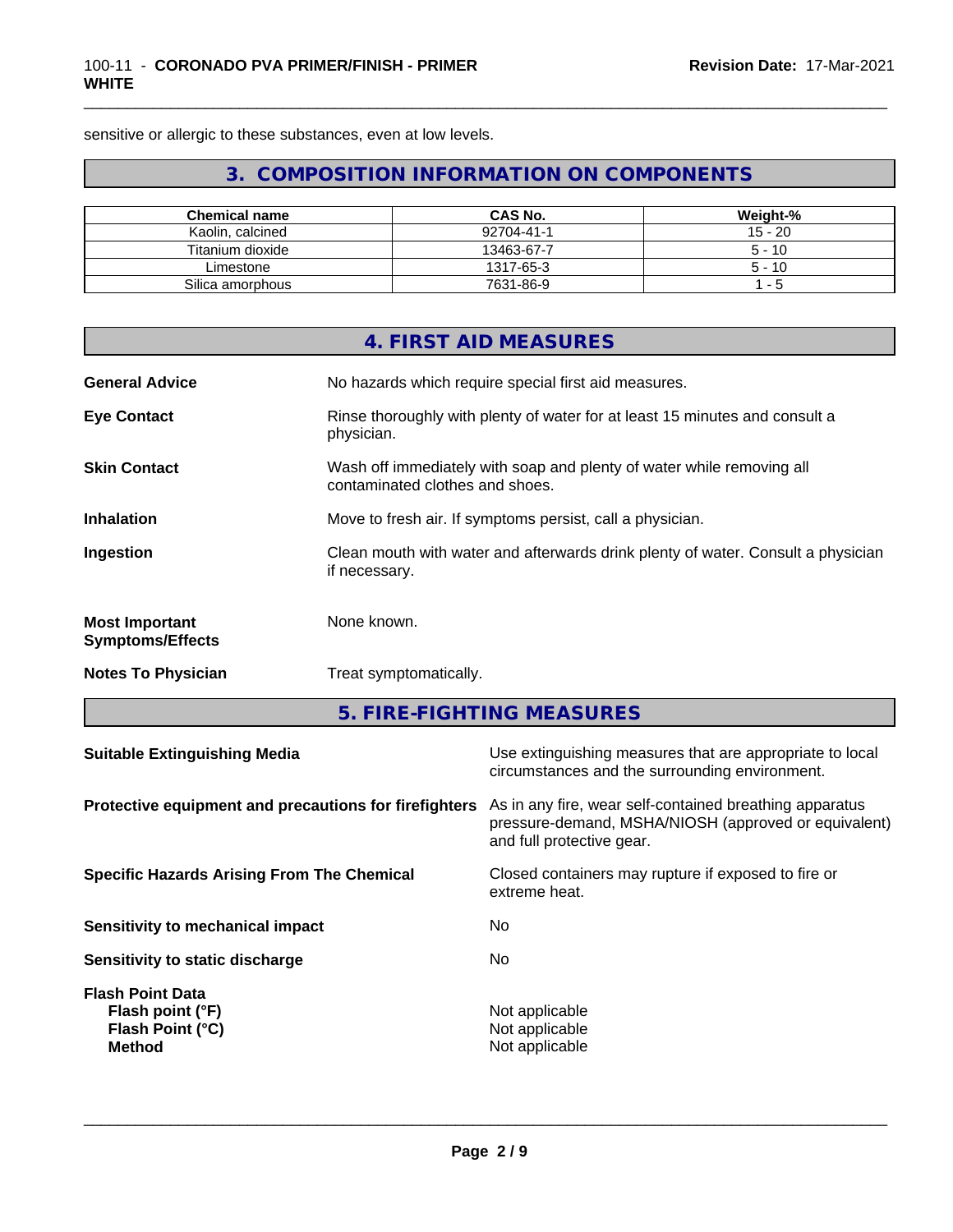#### **Flammability Limits In Air**

| Lower flammability limit:        |  |
|----------------------------------|--|
| <b>Upper flammability limit:</b> |  |

**Not applicable Not applicable** 

\_\_\_\_\_\_\_\_\_\_\_\_\_\_\_\_\_\_\_\_\_\_\_\_\_\_\_\_\_\_\_\_\_\_\_\_\_\_\_\_\_\_\_\_\_\_\_\_\_\_\_\_\_\_\_\_\_\_\_\_\_\_\_\_\_\_\_\_\_\_\_\_\_\_\_\_\_\_\_\_\_\_\_\_\_\_\_\_\_\_\_\_\_

**NFPA Health:** 1 **Flammability:** 0 **Instability:** 0 **Special:** Not Applicable

#### **NFPA Legend**

- 0 Not Hazardous
- 1 Slightly
- 2 Moderate
- 3 High
- 4 Severe

*The ratings assigned are only suggested ratings, the contractor/employer has ultimate responsibilities for NFPA ratings where this system is used.*

*Additional information regarding the NFPA rating system is available from the National Fire Protection Agency (NFPA) at www.nfpa.org.*

## **6. ACCIDENTAL RELEASE MEASURES**

| <b>Personal Precautions</b>      | Avoid contact with skin, eyes and clothing. Ensure adequate ventilation.                                                                                                         |
|----------------------------------|----------------------------------------------------------------------------------------------------------------------------------------------------------------------------------|
| <b>Other Information</b>         | Prevent further leakage or spillage if safe to do so.                                                                                                                            |
| <b>Environmental precautions</b> | See Section 12 for additional Ecological Information.                                                                                                                            |
| <b>Methods for Cleaning Up</b>   | Soak up with inert absorbent material. Sweep up and shovel into suitable<br>containers for disposal.                                                                             |
|                                  | 7. HANDLING AND STORAGE                                                                                                                                                          |
| Handling                         | Avoid contact with skin, eyes and clothing. Avoid breathing vapors, spray mists or<br>sanding dust. In case of insufficient ventilation, wear suitable respiratory<br>equipment. |
| <b>Storage</b>                   | Keep container tightly closed. Keep out of the reach of children.                                                                                                                |
|                                  |                                                                                                                                                                                  |

**Incompatible Materials** No information available

**8. EXPOSURE CONTROLS/PERSONAL PROTECTION**

#### **Exposure Limits**

| <b>Chemical name</b> | <b>ACGIH TLV</b>         | <b>OSHA PEL</b>                                        |
|----------------------|--------------------------|--------------------------------------------------------|
| Titanium dioxide     | TWA: $10 \text{ mg/m}^3$ | 15 mg/m $3$ - TWA                                      |
| Limestone            | N/E                      | 15 mg/m <sup>3</sup> - TWA<br>$5 \text{ mg/m}^3$ - TWA |
| Silica amorphous     | N/E                      | 20 mppcf - TWA                                         |

#### **Legend**

ACGIH - American Conference of Governmental Industrial Hygienists Exposure Limits OSHA - Occupational Safety & Health Administration Exposure Limits N/E - Not Established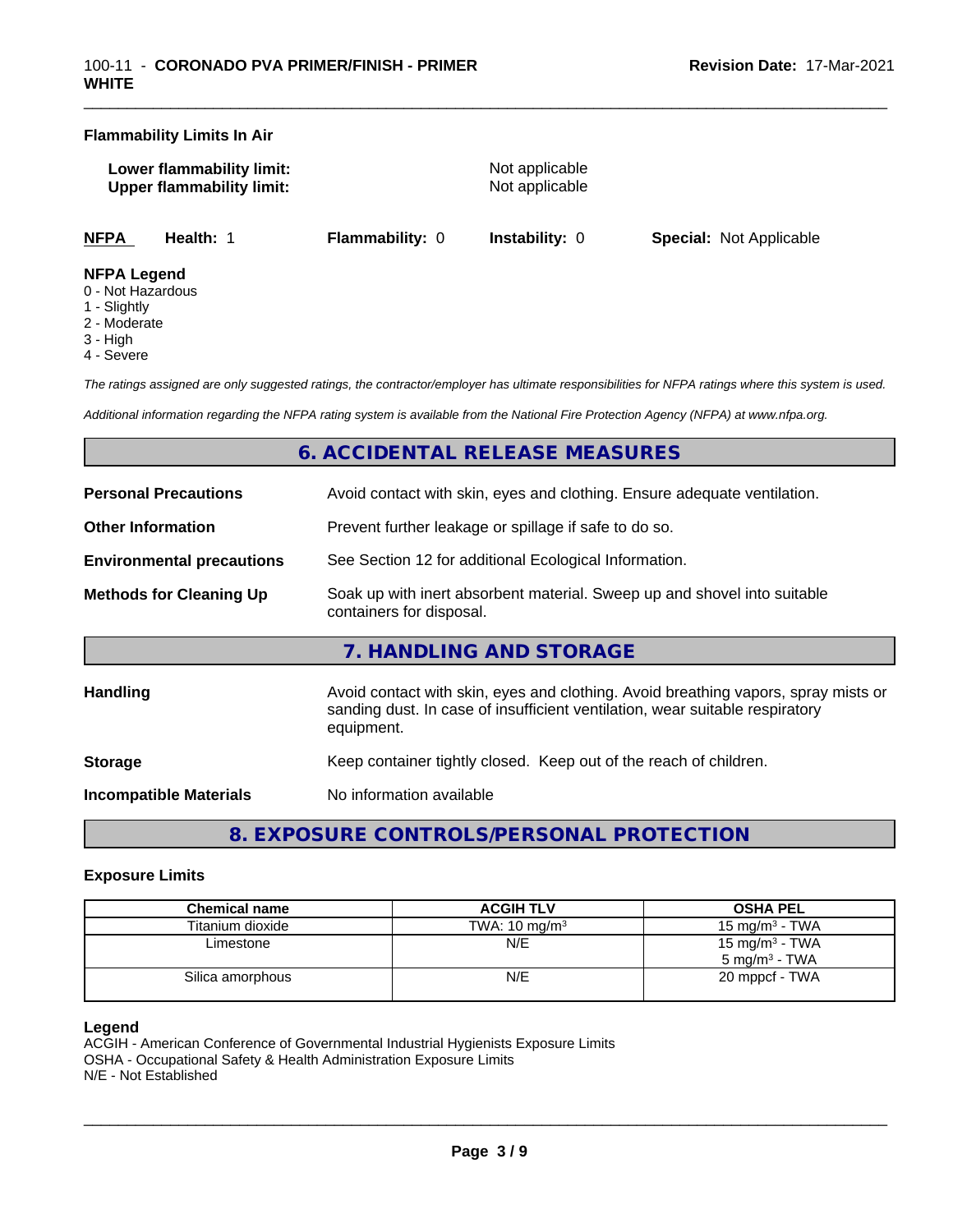| <b>Engineering Measures</b>                                                                                                   | Ensure adequate ventilation, especially in confined areas.                                                                                                  |
|-------------------------------------------------------------------------------------------------------------------------------|-------------------------------------------------------------------------------------------------------------------------------------------------------------|
| <b>Personal Protective Equipment</b><br><b>Eye/Face Protection</b><br><b>Skin Protection</b><br><b>Respiratory Protection</b> | Safety glasses with side-shields.<br>Protective gloves and impervious clothing.<br>In case of insufficient ventilation wear suitable respiratory equipment. |
| <b>Hygiene Measures</b>                                                                                                       | Avoid contact with skin, eyes and clothing. Remove and wash contaminated                                                                                    |

clothing before re-use. Wash thoroughly after handling.

\_\_\_\_\_\_\_\_\_\_\_\_\_\_\_\_\_\_\_\_\_\_\_\_\_\_\_\_\_\_\_\_\_\_\_\_\_\_\_\_\_\_\_\_\_\_\_\_\_\_\_\_\_\_\_\_\_\_\_\_\_\_\_\_\_\_\_\_\_\_\_\_\_\_\_\_\_\_\_\_\_\_\_\_\_\_\_\_\_\_\_\_\_

## **9. PHYSICAL AND CHEMICAL PROPERTIES**

| Appearance                           | liquid                   |
|--------------------------------------|--------------------------|
| Odor                                 | little or no odor        |
| <b>Odor Threshold</b>                | No information available |
| Density (Ibs/gal)                    | $10.1 - 10.7$            |
| <b>Specific Gravity</b>              | $1.21 - 1.26$            |
| рH                                   | No information available |
| <b>Viscosity (cps)</b>               | No information available |
| Solubility(ies)                      | No information available |
| <b>Water solubility</b>              | No information available |
| <b>Evaporation Rate</b>              | No information available |
| Vapor pressure                       | No information available |
| <b>Vapor density</b>                 | No information available |
| Wt. % Solids                         | $35 - 45$                |
| Vol. % Solids                        | $35 - 45$                |
| Wt. % Volatiles                      | $55 - 65$                |
| <b>Vol. % Volatiles</b>              | $55 - 65$                |
| <b>VOC Regulatory Limit (g/L)</b>    | < 100                    |
| <b>Boiling Point (°F)</b>            | 212                      |
| <b>Boiling Point (°C)</b>            | 100                      |
| Freezing point (°F)                  | 32                       |
| <b>Freezing Point (°C)</b>           | 0                        |
| Flash point (°F)                     | Not applicable           |
| Flash Point (°C)                     | Not applicable           |
| <b>Method</b>                        | Not applicable           |
| <b>Flammability (solid, gas)</b>     | Not applicable           |
| <b>Upper flammability limit:</b>     | Not applicable           |
| Lower flammability limit:            | Not applicable           |
| <b>Autoignition Temperature (°F)</b> | No information available |
| <b>Autoignition Temperature (°C)</b> | No information available |
| Decomposition Temperature (°F)       | No information available |
| Decomposition Temperature (°C)       | No information available |
| <b>Partition coefficient</b>         | No information available |

## **10. STABILITY AND REACTIVITY**

**Reactivity Not Applicable** Not Applicable

**Chemical Stability Chemical Stability** Stable under normal conditions.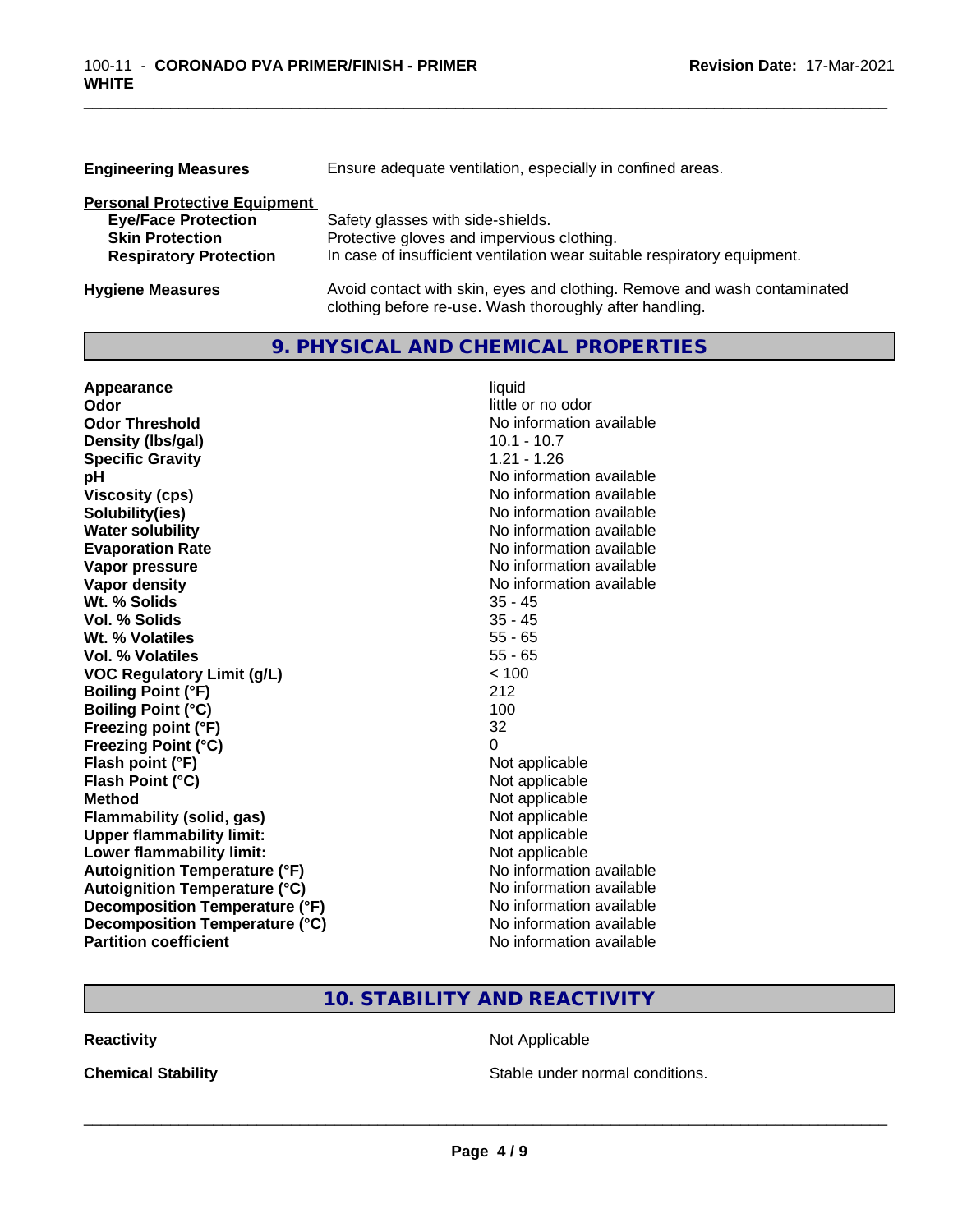| <b>Conditions to avoid</b>                                                                                                                                                                                                                                                              | Prevent from freezing.                                                                                                                                                                                                                                                                                                                                                                            |
|-----------------------------------------------------------------------------------------------------------------------------------------------------------------------------------------------------------------------------------------------------------------------------------------|---------------------------------------------------------------------------------------------------------------------------------------------------------------------------------------------------------------------------------------------------------------------------------------------------------------------------------------------------------------------------------------------------|
| <b>Incompatible Materials</b>                                                                                                                                                                                                                                                           | No materials to be especially mentioned.                                                                                                                                                                                                                                                                                                                                                          |
| <b>Hazardous Decomposition Products</b>                                                                                                                                                                                                                                                 | None under normal use.                                                                                                                                                                                                                                                                                                                                                                            |
| Possibility of hazardous reactions                                                                                                                                                                                                                                                      | None under normal conditions of use.                                                                                                                                                                                                                                                                                                                                                              |
|                                                                                                                                                                                                                                                                                         | 11. TOXICOLOGICAL INFORMATION                                                                                                                                                                                                                                                                                                                                                                     |
| <b>Product Information</b>                                                                                                                                                                                                                                                              |                                                                                                                                                                                                                                                                                                                                                                                                   |
| Information on likely routes of exposure                                                                                                                                                                                                                                                |                                                                                                                                                                                                                                                                                                                                                                                                   |
| <b>Principal Routes of Exposure</b>                                                                                                                                                                                                                                                     | Eye contact, skin contact and inhalation.                                                                                                                                                                                                                                                                                                                                                         |
| <b>Acute Toxicity</b>                                                                                                                                                                                                                                                                   |                                                                                                                                                                                                                                                                                                                                                                                                   |
| <b>Product Information</b>                                                                                                                                                                                                                                                              | No information available                                                                                                                                                                                                                                                                                                                                                                          |
|                                                                                                                                                                                                                                                                                         | Symptoms related to the physical, chemical and toxicological characteristics                                                                                                                                                                                                                                                                                                                      |
| <b>Symptoms</b>                                                                                                                                                                                                                                                                         | No information available                                                                                                                                                                                                                                                                                                                                                                          |
|                                                                                                                                                                                                                                                                                         | Delayed and immediate effects as well as chronic effects from short and long-term exposure                                                                                                                                                                                                                                                                                                        |
| Eye contact<br><b>Skin contact</b>                                                                                                                                                                                                                                                      | May cause slight irritation.<br>Substance may cause slight skin irritation. Prolonged or repeated contact may dry<br>skin and cause irritation.                                                                                                                                                                                                                                                   |
| Ingestion<br><b>Sensitization</b><br><b>Neurological Effects</b><br><b>Mutagenic Effects</b><br><b>Reproductive Effects</b><br><b>Developmental Effects</b><br><b>Target organ effects</b><br><b>STOT - single exposure</b><br><b>STOT - repeated exposure</b><br>Other adverse effects | May cause irritation of respiratory tract.<br>Ingestion may cause gastrointestinal irritation, nausea, vomiting and diarrhea.<br>No information available<br>No information available.<br>No information available.<br>No information available.<br>No information available.<br>No information available.<br>No information available.<br>No information available.<br>No information available. |
| <b>Aspiration Hazard</b><br><b>Numerical measures of toxicity</b>                                                                                                                                                                                                                       | No information available                                                                                                                                                                                                                                                                                                                                                                          |

\_\_\_\_\_\_\_\_\_\_\_\_\_\_\_\_\_\_\_\_\_\_\_\_\_\_\_\_\_\_\_\_\_\_\_\_\_\_\_\_\_\_\_\_\_\_\_\_\_\_\_\_\_\_\_\_\_\_\_\_\_\_\_\_\_\_\_\_\_\_\_\_\_\_\_\_\_\_\_\_\_\_\_\_\_\_\_\_\_\_\_\_\_

**The following values are calculated based on chapter 3.1 of the GHS document**

#### **Component Information**

| Chemical name                  | Oral LD50             | Dermal LD50             | Inhalation LC50        |
|--------------------------------|-----------------------|-------------------------|------------------------|
| Kaolin, calcined<br>92704-41-1 | $>$ 2000 mg/kg (Rat)  |                         |                        |
| Titanium dioxide<br>13463-67-7 | $> 10000$ mg/kg (Rat) |                         |                        |
| Silica amorphous               | = 7900 mg/kg (Rat)    | $>$ 2000 mg/kg (Rabbit) | $> 2.2$ mg/L (Rat) 1 h |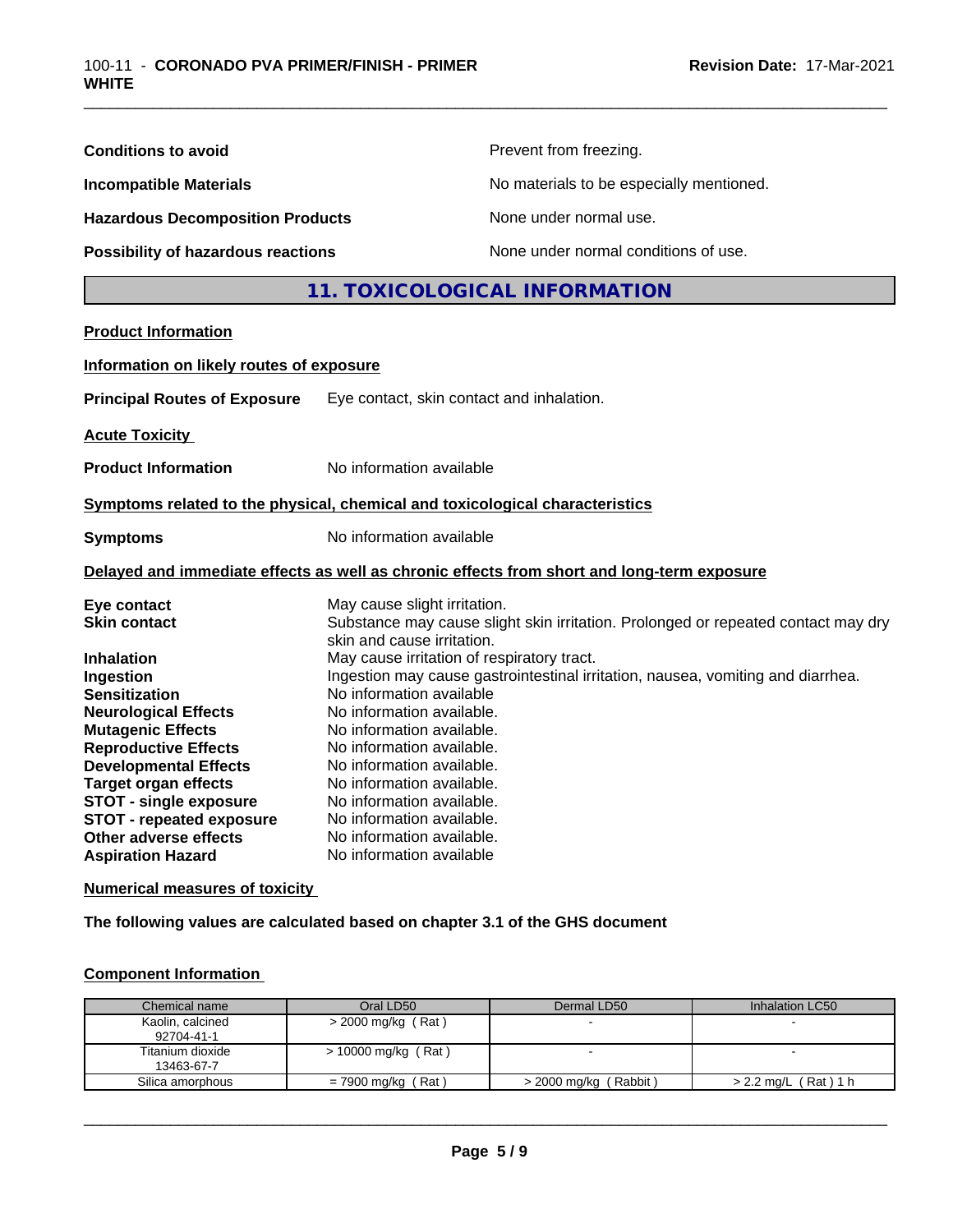#### 100-11 - **CORONADO PVA PRIMER/FINISH - PRIMER WHITE**

| 7631-86- |  |  |
|----------|--|--|

\_\_\_\_\_\_\_\_\_\_\_\_\_\_\_\_\_\_\_\_\_\_\_\_\_\_\_\_\_\_\_\_\_\_\_\_\_\_\_\_\_\_\_\_\_\_\_\_\_\_\_\_\_\_\_\_\_\_\_\_\_\_\_\_\_\_\_\_\_\_\_\_\_\_\_\_\_\_\_\_\_\_\_\_\_\_\_\_\_\_\_\_\_

#### **Chronic Toxicity**

#### **Carcinogenicity**

*The information below indicateswhether each agency has listed any ingredient as a carcinogen:.*

| <b>Chemical name</b>           | <b>IARC</b>                      | <b>NTP</b> | OSHA   |
|--------------------------------|----------------------------------|------------|--------|
|                                | . .<br>2B<br>: Human<br>Possible |            | Listed |
| .<br>dioxide<br><b>itanium</b> | Carcinoɑen                       |            |        |

• Although IARC has classified titanium dioxide as possibly carcinogenic to humans (2B), their summary concludes: "No significant exposure to titanium dioxide is thought to occur during the use of products in which titanium dioxide is bound to other materials, such as paint."

#### **Legend**

IARC - International Agency for Research on Cancer NTP - National Toxicity Program OSHA - Occupational Safety & Health Administration

**12. ECOLOGICAL INFORMATION**

### **Ecotoxicity Effects**

The environmental impact of this product has not been fully investigated.

#### **Product Information**

#### **Acute Toxicity to Fish**

No information available

#### **Acute Toxicity to Aquatic Invertebrates**

No information available

#### **Acute Toxicity to Aquatic Plants**

No information available

#### **Persistence / Degradability**

No information available.

#### **Bioaccumulation**

No information available.

#### **Mobility in Environmental Media**

No information available.

#### **Ozone**

No information available

#### **Component Information**

#### **Acute Toxicity to Fish**

Titanium dioxide  $LC50:$  > 1000 mg/L (Fathead Minnow - 96 hr.)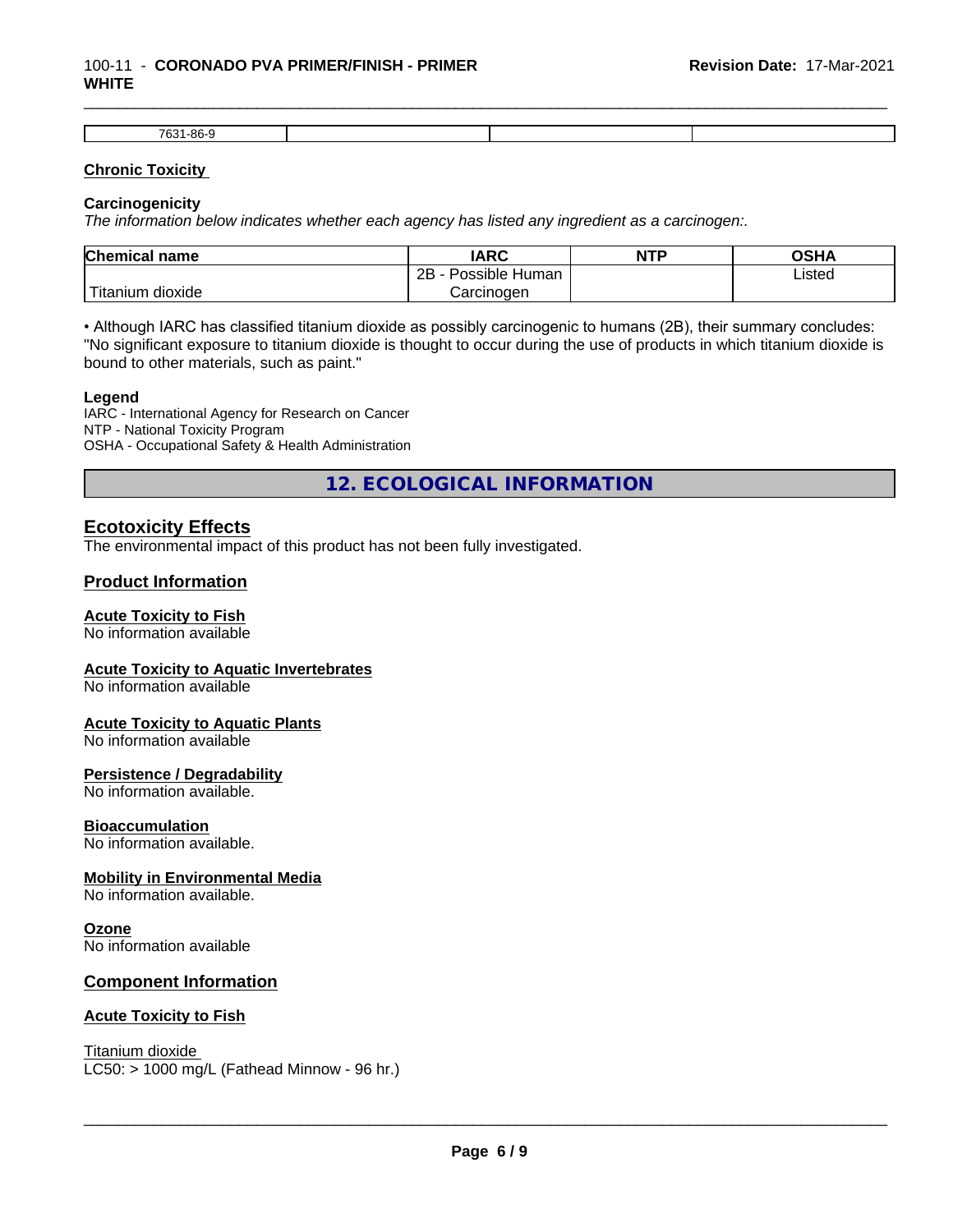#### **Acute Toxicity to Aquatic Invertebrates**

No information available

#### **Acute Toxicity to Aquatic Plants**

No information available

|                              | 13. DISPOSAL CONSIDERATIONS                                                                                                                                                                                               |  |
|------------------------------|---------------------------------------------------------------------------------------------------------------------------------------------------------------------------------------------------------------------------|--|
| <b>Waste Disposal Method</b> | Dispose of in accordance with federal, state, and local regulations. Local<br>requirements may vary, consult your sanitation department or state-designated<br>environmental protection agency for more disposal options. |  |
|                              | 14. TRANSPORT INFORMATION                                                                                                                                                                                                 |  |
| <b>DOT</b>                   | Not regulated                                                                                                                                                                                                             |  |
| <b>ICAO/IATA</b>             | Not regulated                                                                                                                                                                                                             |  |
| <b>IMDG/IMO</b>              | Not regulated                                                                                                                                                                                                             |  |
|                              | 15. REGULATORY INFORMATION                                                                                                                                                                                                |  |

\_\_\_\_\_\_\_\_\_\_\_\_\_\_\_\_\_\_\_\_\_\_\_\_\_\_\_\_\_\_\_\_\_\_\_\_\_\_\_\_\_\_\_\_\_\_\_\_\_\_\_\_\_\_\_\_\_\_\_\_\_\_\_\_\_\_\_\_\_\_\_\_\_\_\_\_\_\_\_\_\_\_\_\_\_\_\_\_\_\_\_\_\_

#### **International Inventories**

| <b>TSCA: United States</b> | Yes - All components are listed or exempt. |
|----------------------------|--------------------------------------------|
| <b>DSL: Canada</b>         | Yes - All components are listed or exempt. |

#### **Federal Regulations**

#### **SARA 311/312 hazardous categorization**

| No |
|----|
| Nο |
| No |
| Nο |
| N٥ |
|    |

#### **SARA 313**

Section 313 of Title III of the Superfund Amendments and Reauthorization Act of 1986 (SARA). This product contains a chemical or chemicals which are subject to the reporting requirements of the Act and Title 40 of the Code of Federal Regulations, Part 372:

*None*

#### **Clean Air Act,Section 112 Hazardous Air Pollutants (HAPs) (see 40 CFR 61)**

This product contains the following HAPs: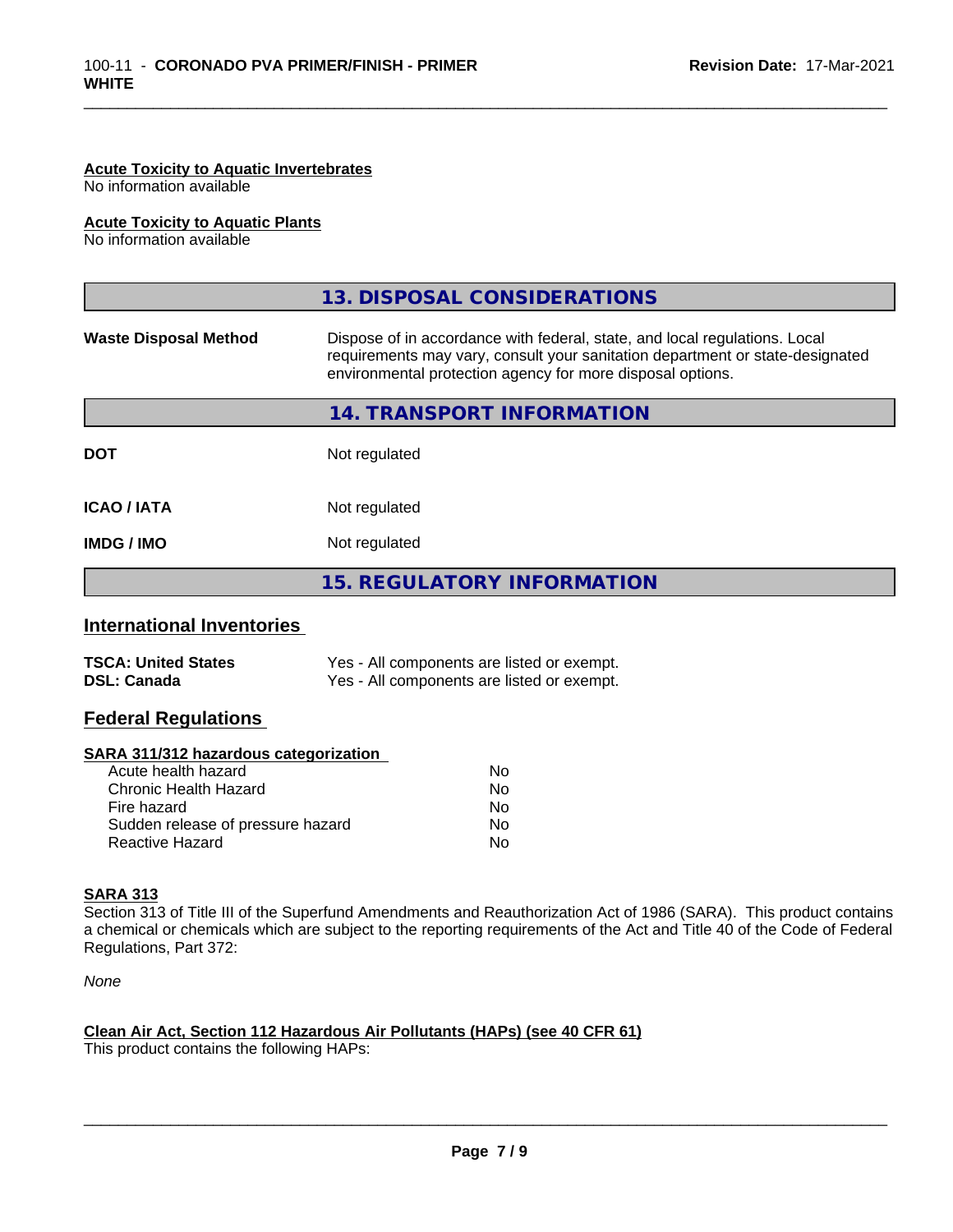*None*

### **US State Regulations**

#### **California Proposition 65**

**AN** WARNING: Cancer and Reproductive Harm– www.P65warnings.ca.gov

#### **State Right-to-Know**

| <b>Chemical name</b> | <b>Massachusetts</b> | <b>New Jersey</b> | Pennsylvania |
|----------------------|----------------------|-------------------|--------------|
| Titanium dioxide     |                      |                   |              |
| Limestone            |                      |                   |              |
| Silica amorphous     |                      |                   |              |

\_\_\_\_\_\_\_\_\_\_\_\_\_\_\_\_\_\_\_\_\_\_\_\_\_\_\_\_\_\_\_\_\_\_\_\_\_\_\_\_\_\_\_\_\_\_\_\_\_\_\_\_\_\_\_\_\_\_\_\_\_\_\_\_\_\_\_\_\_\_\_\_\_\_\_\_\_\_\_\_\_\_\_\_\_\_\_\_\_\_\_\_\_

#### **Legend**

X - Listed

| <b>16. OTHER INFORMATION</b>                                                                                                                          |           |                                                                                                                                               |                      |          |  |
|-------------------------------------------------------------------------------------------------------------------------------------------------------|-----------|-----------------------------------------------------------------------------------------------------------------------------------------------|----------------------|----------|--|
| HMIS -                                                                                                                                                | Health: 1 | <b>Flammability: 0</b>                                                                                                                        | <b>Reactivity: 0</b> | $PPE: -$ |  |
| <b>HMIS Legend</b><br>0 - Minimal Hazard<br>1 - Slight Hazard<br>2 - Moderate Hazard<br>3 - Serious Hazard<br>4 - Severe Hazard<br>* - Chronic Hazard |           |                                                                                                                                               |                      |          |  |
|                                                                                                                                                       |           | X - Consult your supervisor or S.O.P. for "Special" handling instructions.                                                                    |                      |          |  |
|                                                                                                                                                       |           | Note: The PPE rating has intentionally been left blank. Choose appropriate PPE that will protect employees from the hazards the material will |                      |          |  |

*present under the actual normal conditions of use.*

*Caution: HMISÒ ratings are based on a 0-4 rating scale, with 0 representing minimal hazards or risks, and 4 representing significant hazards or risks. Although HMISÒ ratings are not required on MSDSs under 29 CFR 1910.1200, the preparer, has chosen to provide them. HMISÒ ratings are to be used only in conjunction with a fully implemented HMISÒ program by workers who have received appropriate HMISÒ training. HMISÒ is a registered trade and service mark of the NPCA. HMISÒ materials may be purchased exclusively from J. J. Keller (800) 327-6868.*

 **WARNING!** If you scrape, sand, or remove old paint, you may release lead dust. LEAD IS TOXIC. EXPOSURE TO LEAD DUST CAN CAUSE SERIOUS ILLNESS, SUCH AS BRAIN DAMAGE, ESPECIALLY IN CHILDREN. PREGNANT WOMEN SHOULD ALSO AVOID EXPOSURE. Wear a NIOSH approved respirator to control lead exposure. Clean up carefully with a HEPA vacuum and a wet mop. Before you start, find out how to protect yourself and your family by contacting the National Lead Information Hotline at 1-800-424-LEAD or log on to www.epa.gov/lead.

**Prepared By** Product Stewardship Department Benjamin Moore & Co. 101 Paragon Drive Montvale, NJ 07645 800-225-5554